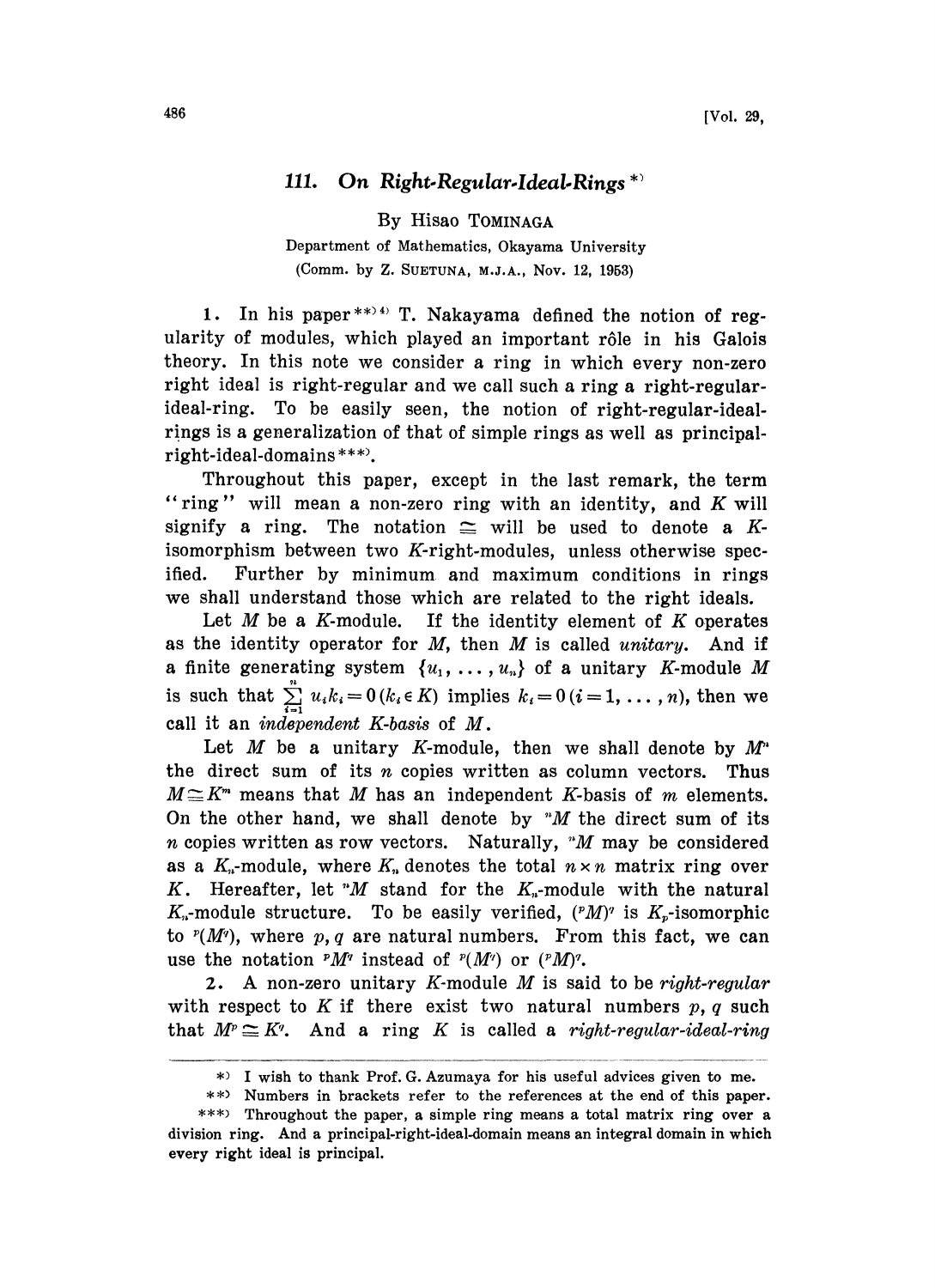(abbreviated,  $r-r-i-ring$ ) if every non-zero right ideal in K is rightregular with respect to  $K$ .

Let  $\mathfrak{r}(=0)$  be a right ideal in an r-r-i-ring K, then  $\mathfrak{r}^p \subseteq K^q$  some positive integers  $p, q$ . Hence  $\mathfrak{r}^p$  possesses an independent for some positive integers  $p, q$ . Hence  $r^p$  possesses an independent K-basis of q column vectors  $(r_{1i}, \ldots, r_{vi})$   $(i=1,\ldots,q)$  with every  $r_{ki}$  in r. Then the system  $\{r_{1i}; i=1,\ldots,q\}$  is clearly an ideal basis of r.

Next, let a, <sup>b</sup> be two non-zero two-sided ideals in an r-r-i-ring K. From the regularity of a there exist two natural numbers  $p$ and q such that  $\alpha^p=v_1K+\cdots + v_qK$  with an independent K-basis  ${v_i}$  of  $a^p$ . Then we have  $(a \cdot b)^p = a^p \cdot b = v_1 b + \cdots + v_q b = 0$ , which<br>implies  $a \cdot b = 0$ . Thus we have implies  $a \cdot b = 0$ . Thus we have

Theorem 1. An r-r-i-ring is a prime ring with maximum condition. If the minimum condition is assumed, it coincides with a simple ring.

As an r-r-i-ring  $K$  satisfies maximum condition, it can readily be seen that if  $M^p \cong K^q$  for a (regular) K-module M then the rational number  $q/p$  is an invariant of M, and in this case we may call it the rank of  $M$  over  $K$ .

Now we prove the following principal theorem:

**Theorem 2.** Let K be an r-r-i-ring and let M be a right-regular K-module. Then every non-zero K-submodule of  $M$  is right-regular too.

**Proof.** Let  $M^p \cong K^q$  and N be a non-zero submodule of M. Then  $N$  is considered as a submodule of  $M^p$  with an independent K-basis of  $q$  elements. Accordingly, without loss of generality, we may assume that  $M$  has an independent  $K$ -basis.

Let  $M=u_1K+\cdots + u_mK$ , where  $\{u_i\}$  is an independent Kbasis. For  $m=1$ , our assertion is clear. Now we assume that it is true for  $m-1$ . Let N be a non-zero K-submodule of M. When N is formed by the linear combinations of  $u_1, \ldots, u_{m-1}$  only, there is nothing to prove. Hence we may assume that  $N$  contains a linear combination  $u_1 k_1 + \cdots + u_m k_m$  with  $k_m \neq 0$ . Then all the k's appearing as the coefficients of  $u_m$  form a right ideal  $r(= 0)$  in K, and  $\mathfrak{r} \cong N-N_0$ , where  $N_0(\leq u_1K+\cdots+u_{m-1}K)$  is the kernel of the homomorphism  $\rho$  of N onto r defined by  $\rho(u_1 k_1 + \cdots + u_m k_m) =$  $k_m$ . By our induction hypothesis, for some u, v,  $N_0^u \cong K^v$ . As K. is an r-r-i-ring,  $r^p \subseteq K^q$  for some p, q, whence  $(N-N_0)^p \subseteq K^q$ . It follows therefore  $N^{pu} - N_0^{pu} \cong (N - N_0)^{pu} \cong K^{qu}$ . Since  $N_0^{pu} \cong K^{pu}$ , we have eventually  $N^{pu} \cong K^{pv+qu}$ .

A brief computation shows the following:

Corollary. Let  $K$  be an r-r-i-ring in which every right ideal has the rank not greater than  $1$ , and let  $M$  be a right-regular  $K$ -module with the rank  $q/p$ . Then every non-zero K-submodule of K has the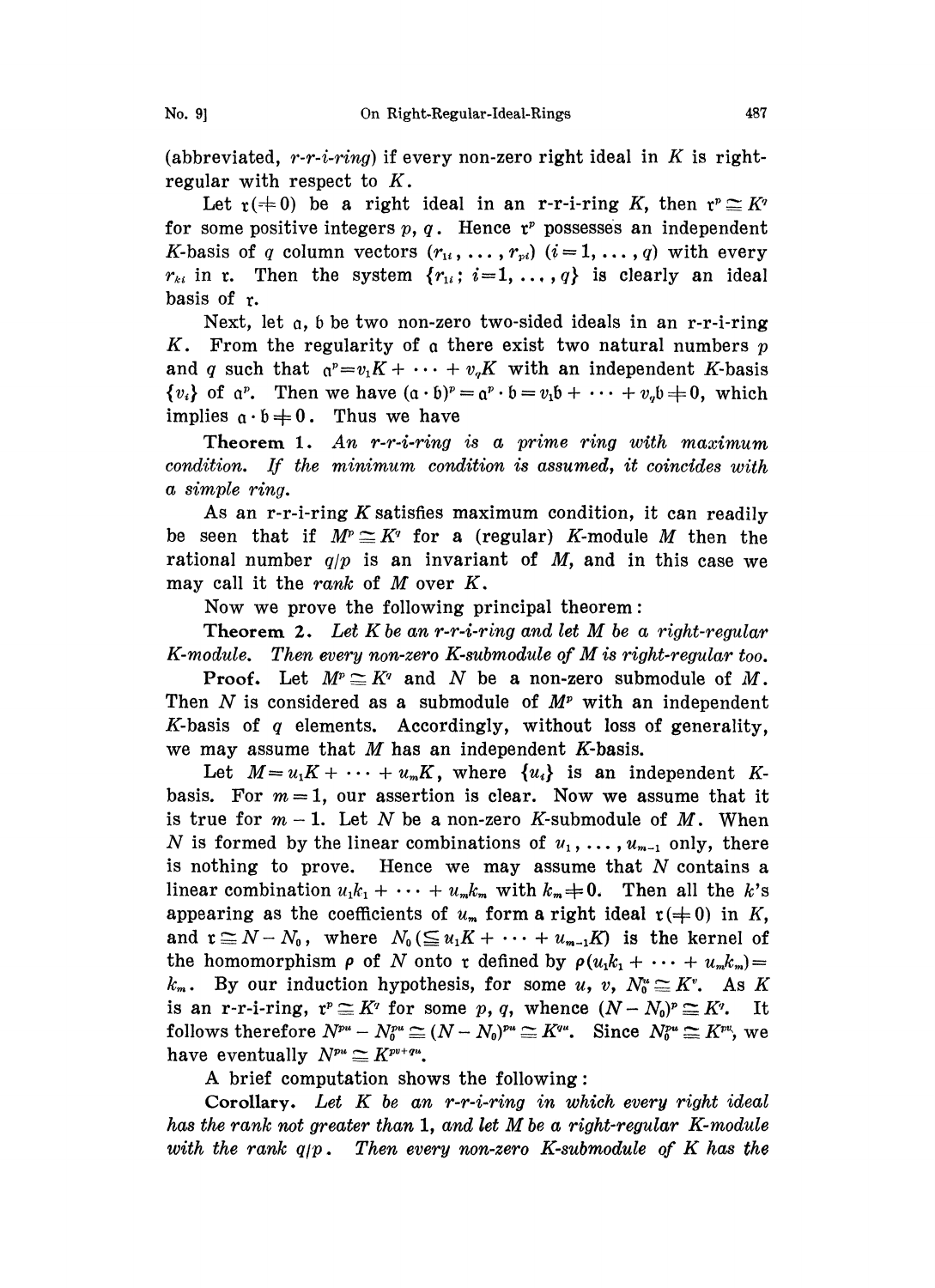rank not greater than  $q/p$ .

Remark. The validity of Theorem 2 is suggested by the results of Everett<sup>1)2)</sup>. In fact, we can prove easily that if every right ideal in a ring  $K$  has an independent K-basis then  $K$  is a principal-right-ideal-domain.

It is further to be noted that if every finitely generated unitary K-module is regular with respect to  $K$  then  $K$  is a simple ring..

We prove next the following:

Theorem 3. A ring  $K$  is an r-r-i-ring if and only if the total matrix ring  $K_n$  is so.

**Proof.** Let  $K_n$  be an r-r-i-ring and  $r \neq 0$  be a right ideal in K. Then  $r_n$  is a right ideal in  $K_n$ . From the regularity of  $r_n$ there exist two positive integers p, q such that  $r<sub>n</sub>$  is  $K<sub>n</sub>$ -isomorphic to  $K_n^q$ . And  $\mathfrak{r}_n \cong \mathfrak{r}^{n^2}$ ,  $K_n \cong K^{n^2}$ . Hence  $\mathfrak{r}^{n^2 p} \cong K^{n^2 q}$ .

Conversely, suppose that K is an r-r-i-ring. Let  $\Re$  be a right ideal in  $K_n$ . Then, as is well known, the set  $c$  of all column vectors appearing in a fixed column of  $\Re$  is a K-module, and moreover,  $\Re$  is  $K_n$ -isomorphic to "c. On the other hand, c is considered as a submodule of  $K^*$ , thus by Theorem 2,  $\mathfrak{c}^p \cong K^q$  for some p and q.  $\mathfrak{R}^{pn}$  is  $K_n$ -isomorphic to " $\mathfrak{c}^{pn}$ , " $\mathfrak{c}^{pn}$  is  $K_n$ -isomorphic to " $K^{nq}$  and " $K^{nq}$  is  $K_n$ -isomorphic to  $K_n^q$ . Hence we have that  $\mathbb{R}^{p}$  is K<sub>n</sub>-isomorphic to  $K_n^q$ .

Corollary. Let  $K$  be an r-r-i-ring. Then the K-endomorphism ring (considered as a left operator domain) of any right-regular K.  $module$  is also an  $r$ - $r$ - $i$ - $ring.$ 

Remark. It is the McCoy's view that the radical of general rings may be defined as the intersection of a certain class of prime ideals. From this view-point, we want to give another definition of radicals as follows: In an arbitrary ring  $K$  the intersection  $R$  of all the two-sided ideals such that the residue class rings modulo them are r-r-i-rings is called the *radical* of  $K$ .

Clearly  $R$  contains the McCoy's radical<sup>3</sup> and it coincides with the classical one under the minimum condition.

In case  $K$  has an identity, as is well known, every two-sided ideal in  $K_n$  is of the form  $a_n$  with a two-sided ideal a in K, and conversely. Since  $K_n-\mathfrak{a}_n$  is ring-isomorphic to  $(K-\mathfrak{a})_n$ , by Theorem 3,  $K_n - a_n$  is an r-r-i-ring if and only if  $K-a$  is so This shows that the radical of  $K_n$  is  $R_n$ .

## References

1) C. J. Everett: Vector spaces over rings, Bull. Amer. Math. Soc., 48, 630-638 (1942).